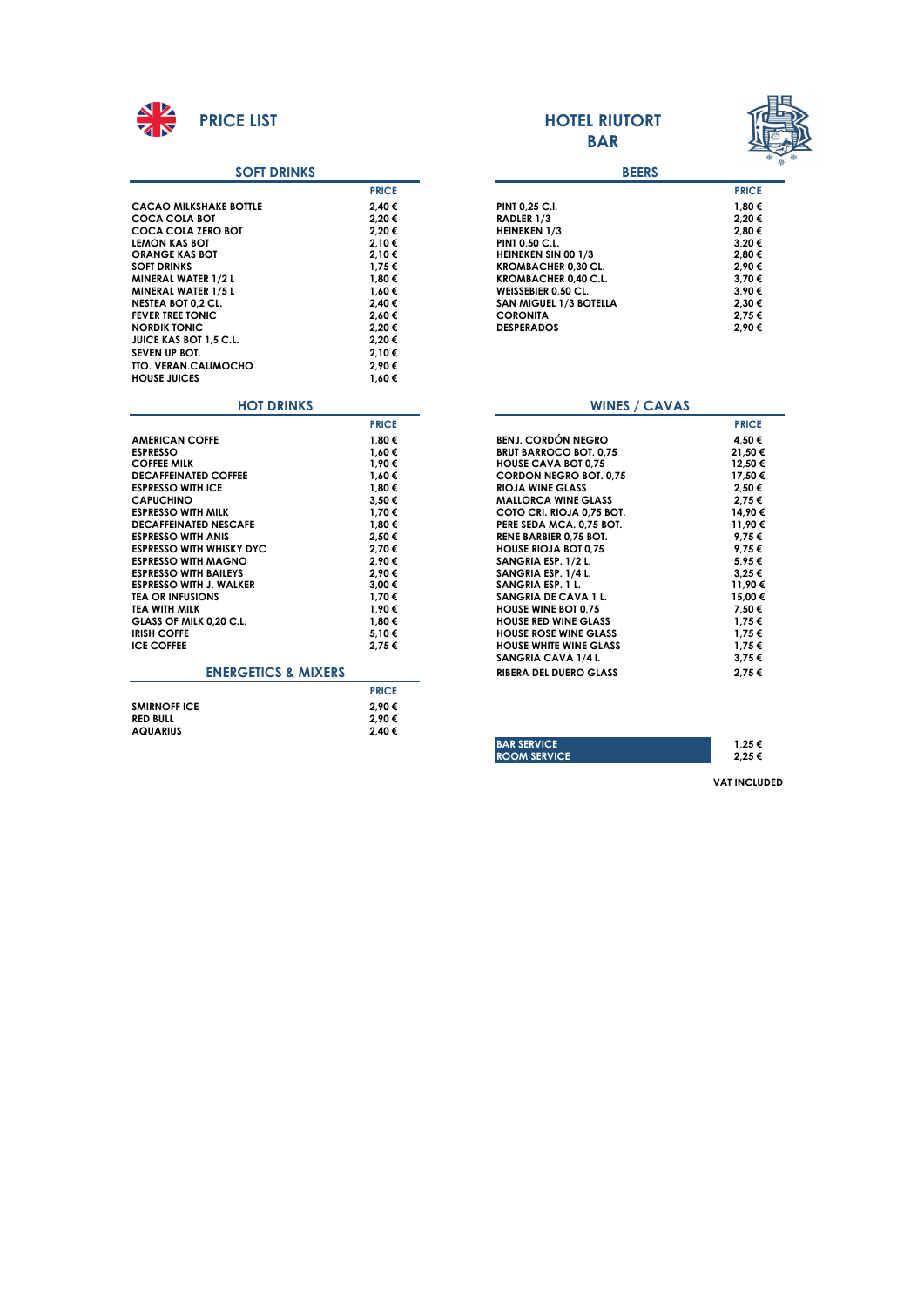| <b>MIXED DRINKS</b>             |              | <b>GIN / RUM / BRANDY / VODKA</b>          |              |
|---------------------------------|--------------|--------------------------------------------|--------------|
|                                 | <b>PRICE</b> |                                            | <b>PRICE</b> |
| <b>COMBI CAMPARI</b>            | 5,90€        | 103-VETERANO                               | 2,75€        |
| <b>COMBI BACARDI</b>            | 6.10€        | <b>MAGNO</b>                               | 3,10€        |
| <b>COCO PUNCH/ANANAS</b>        | 5,90€        | <b>BRANDY RIUTORT</b>                      | 2,30 €       |
| <b>COMBI BEEFETER</b>           | 6,50€        | <b>CARDENAL MENDOZA</b>                    | 5.90€        |
| COMBI J.B.                      | 6,10€        | <b>CARLOS I</b>                            | 5,80 €       |
| <b>COMBI DYC</b>                | 5,50€        | <b>TERRY</b>                               | 2,75 €       |
| <b>COMBI JACK DANIELS</b>       | 7,90€        | <b>GIN LARIOS</b>                          | 3,20€        |
| LUMUMBA TERRY                   | 6.10€        | <b>GIN BEEFEATER</b>                       | 3.90€        |
| <b>MALIBU + ANANAS</b>          | 6,10€        | <b>BACARDI RUM</b>                         | 3,80 €       |
| <b>COMBI CACIQUE</b>            | 6.50€        | <b>BARCELO RUM</b>                         | 3.90€        |
| <b>COMBI BARCELÓ</b>            | 6,50€        | <b>CACIQUE RUM</b>                         | 3,80 €       |
| <b>COMBI BALLANTINES</b>        | 6,10€        | <b>HAVANA 3 RUM</b>                        | 3,50 €       |
| <b>COMBI JOHNNIE W.</b>         | 6,10€        | <b>TEQUILA CUERVO SALT &amp; LEMON</b>     | 3,20€        |
| <b>LICOR 43 WITH MILK</b>       | 6.10€        | <b>VODKA ABSOLUT</b>                       | 3.90€        |
| <b>COMBI SMIRNOFF</b>           | 5,90€        | <b>VODKA SMIRNOFF</b>                      | 3,80 €       |
| <b>COMBI ABSOLUT</b>            | 6,50€        | <b>VODKA MOSKOVSKAYA</b>                   | 3.30 €       |
| <b>COMBI MOSKOVSKAYA</b>        | 5,90€        |                                            |              |
| <b>COMBI RED BULL</b>           | 6,90€        | <b>LIQUEURS</b>                            |              |
| <b>GIN TONIC BEEFEATER</b>      | 6,50€        |                                            | <b>PRICE</b> |
| <b>GIN TONIC LARIOS</b>         | 5,90€        | <b>ANISE</b>                               | 3,50 €       |
| <b>GIN TONIC BOMBAY SAPHIRE</b> | 7,50€        | <b>BENEDICTINE</b>                         | 4,50 €       |
| <b>GIN TONIC PUERTO INDIAS</b>  | 6,15€        | <b>CALISAY</b>                             | 4,50 €       |
| <b>COMBI CHIVAS REGAL</b>       | 6,70€        | <b>CAÑA VALLS</b>                          | 3,90€        |
|                                 |              | <b>DRAMBUIE</b>                            | 5,90€        |
| <b>COCKTAILS</b>                |              | <b>COINTREAU</b>                           | 4,50 €       |
|                                 | <b>PRICE</b> | LICOR <sub>43</sub>                        | 4,50 €       |
| <b>ALEXANDRA</b>                | 5.90€        | <b>HIERBAS</b>                             | 2.90€        |
| <b>CAVA COCKTAIL</b>            | 5,90€        | MALIBU                                     | 3,50 €       |
| <b>EXÓTICA</b>                  | 7,50€        | <b>PONCHE</b>                              | 2.90€        |
| <b>GIN FIZZ</b>                 | 5,90€        | <b>PACHARÁN</b>                            | 2,90€        |
| <b>GIOVANNI</b>                 | 6,90€        | TÍA MARÍA                                  | 4.50 €       |
| <b>MANHATTAN</b>                | 6,80€        |                                            |              |
| <b>SAN FRANCISCO</b>            | 5.90€        | <b>SHERRY / VERMOUTH / APERITIF DRINKS</b> |              |
| <b>SPECIALS</b>                 | 8,50€        |                                            | <b>PRICE</b> |
| <b>CAIPIRINHA</b>               | 8.50€        | <b>BITTER KAS</b>                          | 2.20€        |
| <b>OTILOM</b>                   | 8,50€        | <b>CAMPARI</b>                             | 3,50 €       |
| <b>DAIQUIRI</b>                 | 5,90€        | <b>FERNET BRANCA</b>                       | 3,00 €       |
| <b>MILK SHAKE</b>               | 4.90€        | <b>JAGERMEISTER</b>                        | 3.20€        |
| <b>FRESH FRUIT JUICE</b>        | 3,50€        | <b>TIO PEPE SHERRY</b>                     | 2,10€        |
|                                 |              | <b>MALAGA VIRGEN</b>                       | 2,10€        |
| <b>WHISKY</b>                   |              | <b>MARTINI</b>                             | 2,75€        |
|                                 | <b>PRICE</b> | <b>PALO</b>                                | 2,90€        |
| <b>BAILEYS</b>                  | 4,50 €       | <b>PERNOD/RICARD</b>                       | 3,75€        |
| <b>BALLANTINES</b>              | 4,75€        | <b>APEROL SPRITZ</b>                       | 3,90€        |
| <b>CHIVAS REGAL</b>             | 6,50€        | RAMAZOTTI AMARO                            | 3,90€        |
| <b>DYC</b>                      | 3,80€        | KUMMERLING/UNDERBERG                       | 2,50€        |
| J. WALKER                       | 4,75€        |                                            |              |
| J.B.                            | 4,75€        |                                            |              |
| <b>JACK DANIELS</b>             | 6,50€        |                                            |              |

|              | <b>GIN / RUM / BRANDY / VODKA</b>          |              |
|--------------|--------------------------------------------|--------------|
| <b>PRICE</b> |                                            | <b>PRICE</b> |
| 5,90€        | 103-VETERANO                               | 2,75€        |
| 6,10€        | <b>MAGNO</b>                               | 3,10€        |
| 5,90€        | <b>BRANDY RIUTORT</b>                      | 2,30€        |
| 6,50€        | <b>CARDENAL MENDOZA</b>                    | 5,90€        |
| 6,10€        | <b>CARLOS I</b>                            | 5,80€        |
| 5,50 €       | <b>TERRY</b>                               | 2,75€        |
| 7,90€        | <b>GIN LARIOS</b>                          | 3,20€        |
| 6,10€        | <b>GIN BEEFEATER</b>                       | 3,90€        |
| 6,10€        | <b>BACARDI RUM</b>                         | 3,80€        |
| 6,50€        | <b>BARCELO RUM</b>                         | 3,90€        |
| 6,50€        | <b>CACIQUE RUM</b>                         | 3,80€        |
| 6,10€        | <b>HAVANA 3 RUM</b>                        | 3,50€        |
| 6,10€        | TEQUILA CUERVO SALT & LEMON                | 3,20€        |
| 6,10€        | <b>VODKA ABSOLUT</b>                       | 3,90€        |
| 5,90€        | <b>VODKA SMIRNOFF</b>                      | 3,80€        |
| 6,50€        | VODKA MOSKOVSKAYA                          | 3,30€        |
| 5,90€        |                                            |              |
| 6,90€        | <b>LIQUEURS</b>                            |              |
| 6,50€        |                                            | <b>PRICE</b> |
| 5,90€        | <b>ANISE</b>                               | 3,50€        |
| 7.50€        | <b>BENEDICTINE</b>                         | 4,50 €       |
| 6,15€        | <b>CALISAY</b>                             | 4,50 €       |
| 6,70€        | <b>CAÑA VALLS</b>                          | 3,90€        |
|              | <b>DRAMBUIE</b>                            | 5,90€        |
|              | <b>COINTREAU</b>                           | 4,50€        |
| <b>PRICE</b> | LICOR <sub>43</sub>                        | 4,50 €       |
| 5.90€        | <b>HIERBAS</b>                             | 2.90€        |
| 5,90€        | MALIBU                                     | 3,50€        |
| 7,50€        | <b>PONCHE</b>                              | 2,90€        |
| 5,90€        | <b>PACHARAN</b>                            | 2,90€        |
| 6,90€        | TÍA MARÍA                                  | 4,50 €       |
| 6,80€        |                                            |              |
| 5,90€        | <b>SHERRY / VERMOUTH / APERITIF DRINKS</b> |              |
| 8,50 €       |                                            | <b>PRICE</b> |
| 8,50€        | <b>BITTER KAS</b>                          | 2,20€        |
| 8,50€        | <b>CAMPARI</b>                             | 3,50€        |
| 5,90€        | <b>FERNET BRANCA</b>                       | 3,00 €       |
| 4,90€        | <b>JAGERMEISTER</b>                        | 3,20€        |
| 3,50€        | <b>TIO PEPE SHERRY</b>                     | 2,10€        |
|              | <b>MALAGA VIRGEN</b>                       | 2,10€        |
|              | <b>MARTINI</b>                             | 2,75€        |
| <b>PRICE</b> | <b>PALO</b>                                | 2,90€        |
| 4.50 €       | <b>PERNOD/RICARD</b>                       | 3,75€        |
|              | <b>APEROL SPRITZ</b>                       | 3,90€        |
| 4,75 €       |                                            |              |
| 6,50€        | RAMAZOTTI AMARO                            | 3,90€        |
| 3,80€        | <b>KUMMERLING/UNDERBERG</b>                | 2,50€        |

**VAT INCLUDED**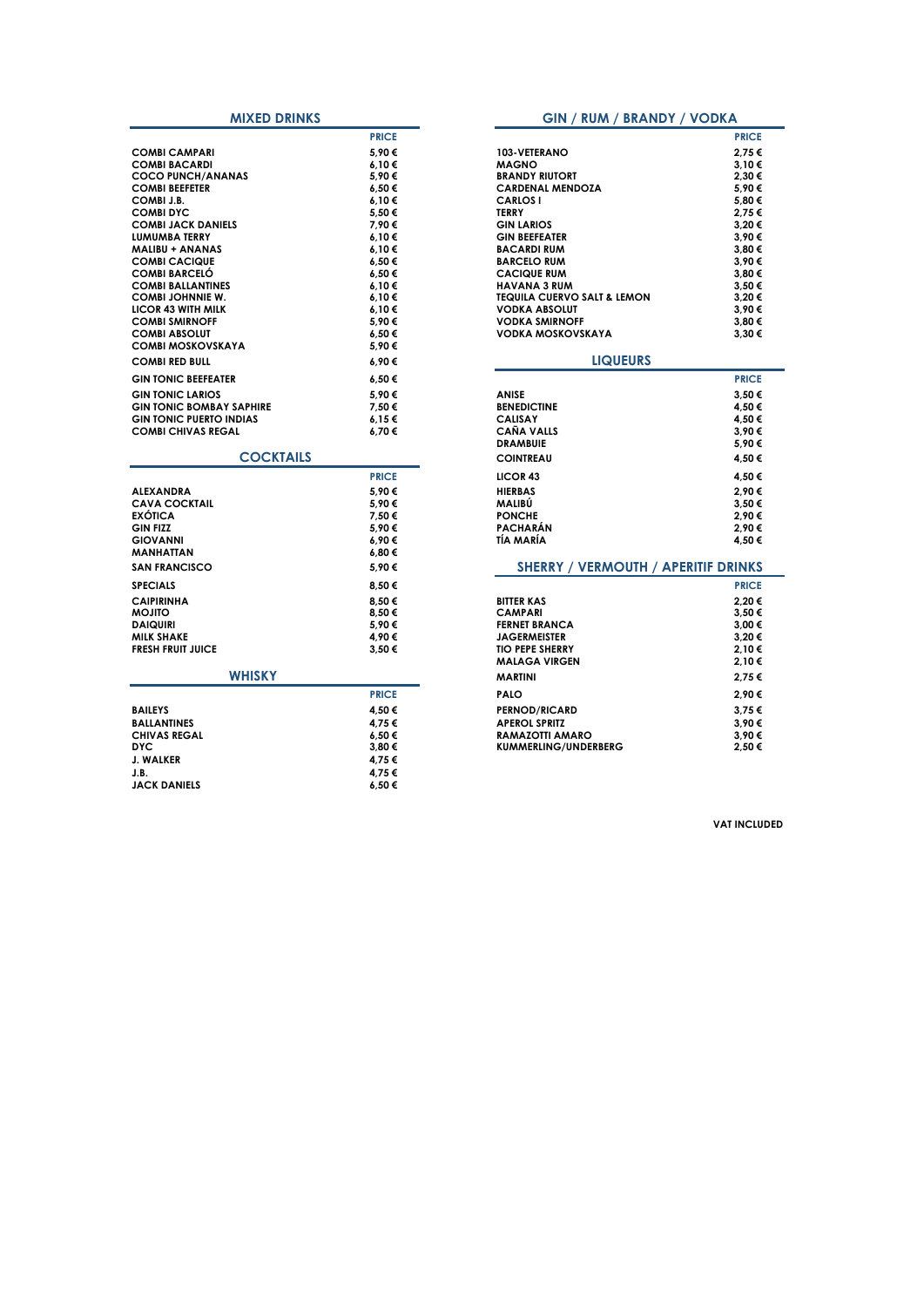

### **MENU**

#### **HOTEL RIUTORT BAR**

|                                      |               | <b>FOOD</b>                    |                         |
|--------------------------------------|---------------|--------------------------------|-------------------------|
|                                      | <b>PRICE</b>  |                                |                         |
| <b>CHICKEN &amp; CHEESE BAGUETTE</b> | 3.90€         | <b>OLIVES</b>                  | 1,00€                   |
| <b>HAM AND CHEESE BAGUETTE</b>       | 3.90€         | <b>SNACKS</b>                  | 1,50 €                  |
| <b>MARGARITA PIZZA</b>               | 5.90€         | <b>NACHOSL</b>                 | 2.75€                   |
| <b>PROSCIUTTO PIZZA</b>              | 7,00 €        | <b>NACHOS XL</b>               | 3,75€                   |
| <b>FOUR CHEESE PIZZA</b>             | 7,00 €        | <b>BOLOGNESE SPAGHETTI</b>     | 4,80 €                  |
| <b>CALABRIAN PIZZA</b>               | 7,00 €        | <b>NOODLE CARBONARA</b>        | 4,80 €                  |
|                                      |               | <b>BEEF LASAGNA</b>            | 4,60€                   |
| <b>DESSERT</b>                       |               |                                |                         |
|                                      | <b>PRICE</b>  |                                |                         |
| <b>ICE CREAM 2 SPOONS</b>            | 2.75€         |                                |                         |
| <b>ICE CREAM 3 SPOONS</b>            | 3,75€         |                                |                         |
| <b>BANANA SPLIT</b>                  | 6,90€         |                                |                         |
| <b>CAKE</b>                          | 2,90€         |                                | <b>VAT INCLUDED</b>     |
| <b>CAKE &amp; CCOFFEE</b>            | 3,90€         |                                |                         |
|                                      |               | <b>ESSEN</b>                   |                         |
|                                      | <b>PREIS</b>  |                                |                         |
| <b>HUHN &amp; KÄSE BABUETTE</b>      | 3.90€         | <b>OLIVEN</b>                  | 1,00 €                  |
| <b>SCHINKEN-KÄSE-BAGUETTE</b>        | 3,90€         | <b>SNACKS</b>                  | 1,50€                   |
| <b>PIZZA MARGARITA</b>               | 5.90€         | <b>NACHOSL</b>                 | 2.75€                   |
| <b>PROSCIUTTO PIZZA</b>              | 7,00 €        | <b>NACHOS XL</b>               | 3,75€                   |
| VIER-KÄSE-PIZZA                      | 7,00 €        | <b>BOLOGNESE SPAGHETTI</b>     | 4,80€                   |
| <b>PIZZA CALABRESSE</b>              | 7.00 €        | <b>NUDEL CARBONARA</b>         | 4,80 €                  |
|                                      |               | RINDFLEISCH-LASAGNA            | 4,80€                   |
| <b>DESSERT</b>                       |               |                                |                         |
|                                      | <b>PREIS</b>  |                                |                         |
| <b>ICE CREAM 2 SPOONS</b>            | 2.75€         |                                |                         |
| <b>ICE CREAM 3 SPOONS</b>            | 3.75€         |                                |                         |
| <b>BANANA SPLIT</b>                  | 6,90€         |                                |                         |
| <b>KUCHEN</b>                        | 2.90€         |                                | <b>MWST INBEGRIFFEN</b> |
| <b>KUCHEN &amp; KAFFEE</b>           | 3,90€         |                                |                         |
|                                      |               | <b>COMIDA</b>                  |                         |
|                                      | <b>PRECIO</b> |                                |                         |
| <b>BAGUETTE POLLO Y QUESO</b>        | 3.90€         | <b>ACEITUNAS RELLENAS</b>      | 1,00 €                  |
| <b>BAGUETTE JAMON Y QUESO</b>        | 3.90€         | <b>SNACKS</b>                  | 1,50 €                  |
| <b>PIZZA MARGARITA</b>               | 5,90€         | <b>NACHOSL</b>                 | 2,75€                   |
| <b>PIZZA PROSCIUTTO</b>              | 7,00 €        | <b>NACHOS XL</b>               | 3,75€                   |
| <b>PIZZA CUATRO QUESOS</b>           | 7,00 €        | <b>ESPAGUETI A LA BOLOÑESA</b> | 4,80 €                  |
| <b>PIZZA CALABRESA</b>               | 7,00 €        | <b>TALLARIN CARBONARA</b>      | 4,80€                   |
|                                      |               | LASAÑA TERNERA                 | 4,80 €                  |
| <b>POSTRES</b>                       |               |                                |                         |
|                                      | <b>PRECIO</b> |                                |                         |
| <b>HELADO 2 BOLAS</b>                | 2.75€         |                                |                         |
| <b>HELADO 3 BOLAS</b>                | 3,75€         |                                |                         |
| <b>BANANA SPLIT</b>                  | 6,90€         |                                |                         |
| <b>TARTA</b>                         | 2,90€         |                                | <b>IVA INCLUIDO</b>     |
| <b>TARTA Y CAFÉ</b>                  | 3,90€         |                                |                         |
|                                      |               | <b>SERVICIOS BAR</b>           | 1,25 €                  |
|                                      |               | <b>SERVICIO HABITACIÓN</b>     | 2,25€                   |
|                                      |               |                                |                         |